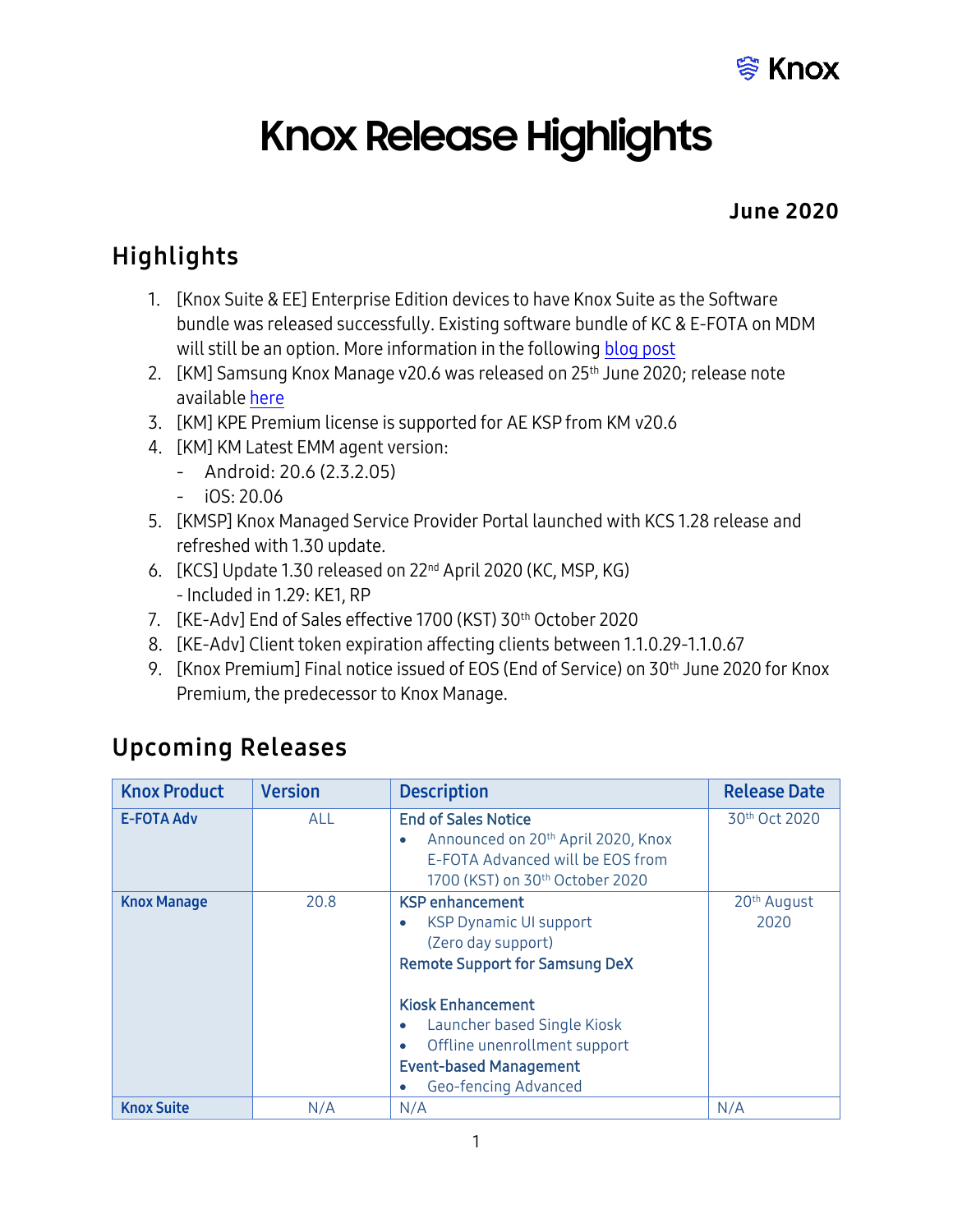

| <b>Knox Mobile</b>       | 1.32        | Root and intermediate certificate                                       | 24th Jun 2020             |
|--------------------------|-------------|-------------------------------------------------------------------------|---------------------------|
| <b>Enrollment</b>        |             | installation                                                            |                           |
|                          |             | Customer now able to let EMM access<br>×                                |                           |
|                          |             | their data using KME API                                                |                           |
|                          |             | Proget and Chimpa added to list of<br>×                                 |                           |
|                          |             | supported EMMs in the KME-DO                                            |                           |
|                          |             | dropdown list                                                           |                           |
|                          |             | South Korea added as a KME supported                                    |                           |
|                          |             | country                                                                 |                           |
|                          |             | Block device assistant menu to restrict<br>×                            |                           |
|                          |             | un-approved app installs                                                |                           |
| <b>Knox Configure</b>    | 1.32        | KC Super Admin API access permissions<br>$\mathcal{L}_{\mathcal{A}}$    | 24 <sup>th</sup> Jun 2020 |
|                          |             | Disable Wi-Fi blacklisting<br><b>C</b>                                  |                           |
|                          |             | Third party device keyboard support<br>u,                               |                           |
|                          |             | Last access time added to Samsung                                       |                           |
|                          |             | Admin portal                                                            |                           |
| <b>Knox Platform for</b> | 3.5         | Android 10 release for S20 device                                       | Feb 2020                  |
| <b>Enterprise</b>        | 3.6         | Android 10 release for next Note flagship                               | Q3 2020                   |
|                          | 3.6.1       | Android 11 (R) release                                                  | Q4 2020?                  |
| <b>Knox Service</b>      | 1.2.16      | · Push-To-Talk key configuration                                        | <b>May 2020</b>           |
| <b>Plugin</b>            | (unchanged) | • Language usage configuration                                          | (unchanged)               |
|                          |             | • Numeric font size setting                                             |                           |
|                          |             | • APN settings enhancement                                              |                           |
|                          |             | · Device settings eg. Hide WiFi                                         |                           |
|                          |             | • USB connection type setting                                           |                           |
|                          |             | • Clipboard data restrictions                                           |                           |
|                          |             | • Password visibility control                                           |                           |
| <b>Knox E-FOTA One</b>   | 1.32        | Support for Blackberry and SOTI<br>L.                                   | 24 <sup>th</sup> Jun 2020 |
|                          |             | Automatically pushing the latest<br>L,                                  |                           |
|                          |             | firmware version of a particular OS                                     |                           |
|                          |             | Monitor active campaigns through the<br>a,                              |                           |
|                          |             | Dashboard                                                               |                           |
|                          |             | Sharing a commercial license key                                        |                           |
|                          |             | between US and EU tenants                                               |                           |
|                          |             | Preventing accidental unenrollment                                      |                           |
|                          |             | when syncing from an EMM                                                |                           |
|                          |             | Change in number of seats in the Knox E-<br>a,                          |                           |
|                          |             | <b>FOTA One trial license</b>                                           |                           |
|                          |             | Improvement in firmware download<br>ш                                   |                           |
|                          |             | speed                                                                   |                           |
|                          |             | Firmware notification emails temporarily<br>$\mathcal{L}_{\mathcal{A}}$ |                           |
|                          |             | stopped                                                                 |                           |
|                          |             | UX improvements                                                         |                           |
| <b>Knox MSP Portal</b>   | 1.32        | Administration management<br>п                                          | 24th Jun 2020             |
| <b>Reseller Portal</b>   | 1.32        | Auto-assign rules for profile alias via KDP                             | 24 <sup>th</sup> Jun 2020 |
|                          |             | <b>API</b>                                                              |                           |
|                          |             | New logged in event added to activity log                               |                           |